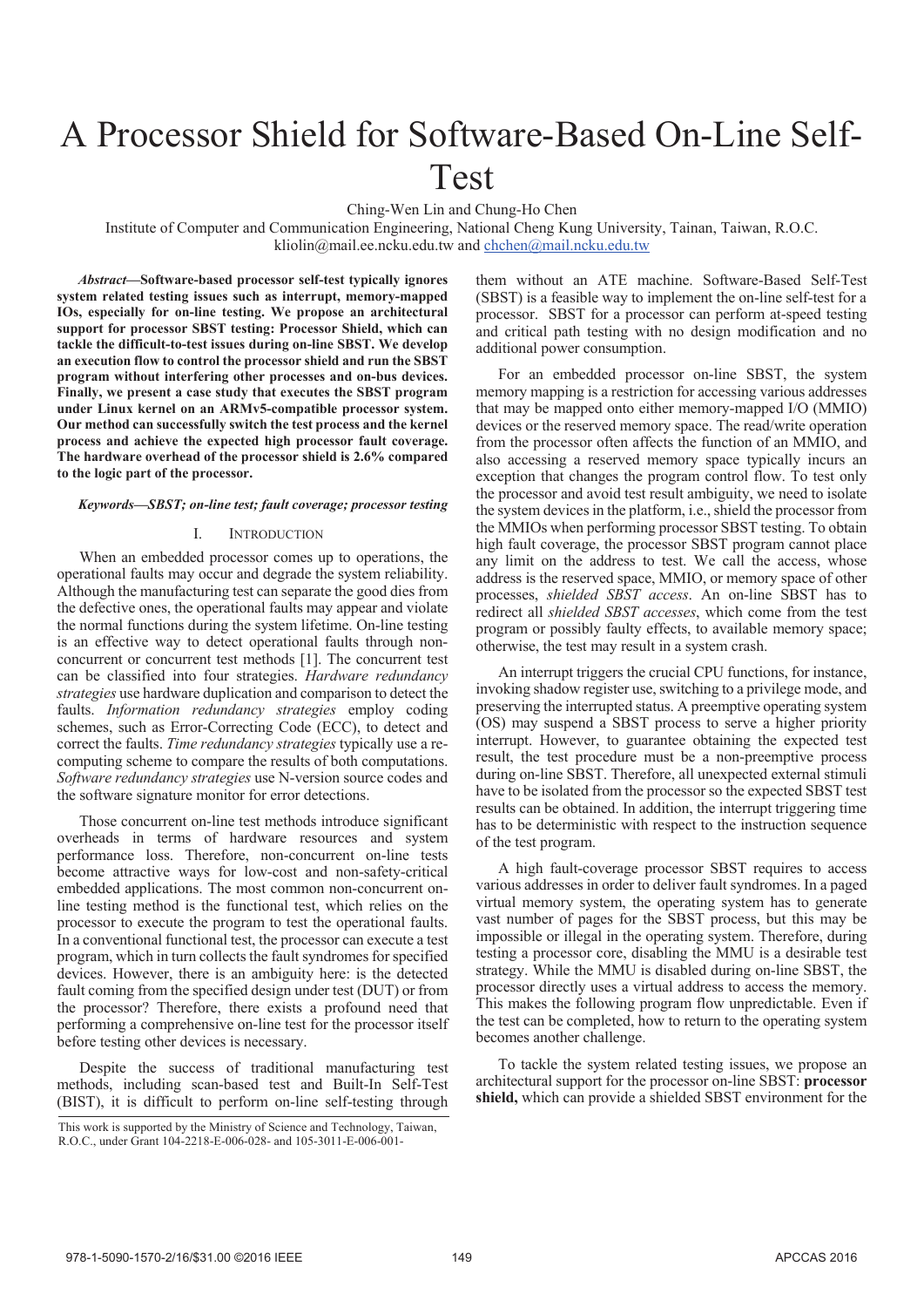processor to perform on-line SBST without interfering the other system devices and processes. The processor shield can isolate the external stimuli and faulty effects during an on-line test. The processor shield can also keep the expected program flow of the test code while the MMU is disabled. In our design, the SBST process can return the control to the OS as if the test program were never executed. We present a case study that executes the SBST program under Linux kernel on an ARMv5-compatible processor system. Our method can successfully switch the test process and the kernel process and achieve the expected high processor fault coverage, depending on the SBST program used. The hardware overhead of the processor shield is about 2.6% compared to the logic part of the processor.

The rest of this paper is organized as follows. Section II describes the background knowledge and related work. Section III presents our proposed processor shield design. Section IV provides the case study and the experimental results. Finally, we make a conclusion for this paper.

# II. BACKGROUND AND RELATED WORK

Paschalis and Gizopoulos have proposed a periodic on-line testing for embedded processors [1]. They classify target components according to the relationship of the data path. During testing data-path-bound components, some faults of the control-path-bound components can be covered. For testing MIPS, they get a small test code size (808 instructions) and an acceptable fault coverage (95%) using their test policy. A small test program means that the test can be executed more times during a time interval so this can increase the probability to capture the intermittent faults. However, system related issues are ignored in their work, including *shielded SBST access*  redirection, the interrupt test, the MMU related issues, and a non-preemptive test.

Bernardi et al. have proposed a hardware module, MIcroprocessor Hardware Self-Test unit (MIHST), for performing on-line SBST [2]. They use a loop unrolling method to unroll loops in their test program, and they encode the unrolled loops to reduce the code size. The MIHST hardware decodes them for the processor during the execution time. Besides the decoding, MIHST also takes over the bus control during the on-line test so they can redirect all memory accesses to MIHST, including *shielded SBST accesses*. They use a wishbone bus as an example to show how to take over the bus control. However, they ignore the complexity of a modern bus system. For example, in the AMBA bus, they have to change the arbiter and the decoder to take over the bus control. Besides the bus issue, they also ignore the interrupt test, the MMU related issues, and a non-preemptive test. In their work, they get a relative low fault coverage: 92.67% for miniMIPS.

An effective method for building a high coverage processor SBST program is to combine a deterministic program and a random generated code [3]. During a random test, a test shell is proposed to generate the sequential instruction/data addresses to access the system bus, and the addresses generated by the processor are ignored. In the standalone platform, the test shell can generate any address of the memory; however, the address generation may lead to a system crash due to the modified system context during an on-line test. Our work in this paper proposes an SBST execution strategy that can switch the test

process and the kernel process seamlessly for on-line processor testing.

# III. PROPOSED PROCESSOR SHIELD DESIGN

We propose an architectural support for processor SBST: processor shield, that deals with the hard-to-test issues in the online system. The processor shield isolates the external stimuli and the processor faulty effects during the on-line test phase. The cache testing and MMU testing are beyond the scope of this paper so our procedure disables the cache and MMU during testing. As shown in Fig. 1, the processor shield is inserted between the processor core and the system bus, and it works like a bus wrapper.



Fig. 1 Processor Shield Architecture Diagram

The processor shield provides four major functions: (1) address redirection function, (2) external signal control, (3) result compression, and (4) time-out and return function. All these functions can be turned on or off independently. For system security, the processor shield can only be accessed when the processor is in the privilege mode.

The processor shield can be implemented as either an MMIO or a coprocessor. An MMIO design requires a bus interface and system memory mapping. To implement the processor shield like a coprocessor is a relative low-cost method. A specified coprocessor instruction triggers the corresponding function.

# *A. Address Redirection Function*

The SBST process requires three private memory regions for the test program, test data, and backup, respectively. Our SBST process stores its context; including all register contents, the processor status, and the MMU status, to the backup region before the test program is actually executed. Therefore, as the SBST process finishes its execution or a program time-out occurs, the processor recovers its context, which is stored before entering the test program, and returns the control to the OS.

In Fig. 2, we show the pseudo code that sends the physical memory attributes to the processor shield, including the base physical address and the size of the test program region acquired from the operating system. First, the SBST process calls the system call (get free pages) to get continuous physical pages for one of the memory regions, and a virtual address pointer is returned. Second, the SBST process calls the system call (virt to phys) to get the corresponding physical address. Then, the two inline assembly codes send the physical address and the size to the processor shield through the coprocessor interface.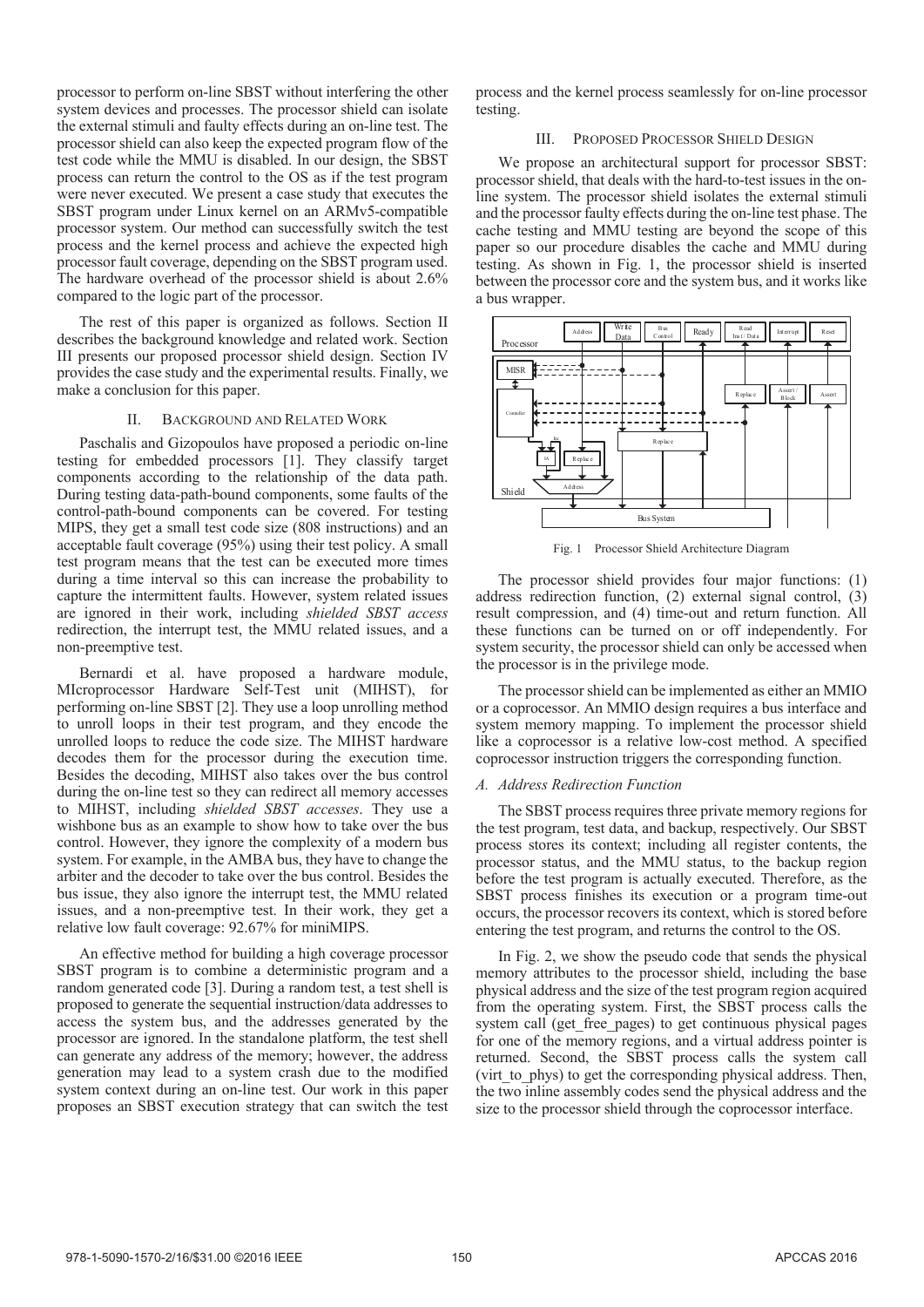| $va = get$ free pages(num); // acquire continuous pages from OS  |  |  |  |
|------------------------------------------------------------------|--|--|--|
| pa=virt to phys(va); // get base physical address, pa,           |  |  |  |
| asm ("Send Program Region $addr(pa)$ "); // send pa to shield    |  |  |  |
| asm ("Send Program Region(num)"); // send no. of pages to shield |  |  |  |

Fig. 2 Pseudo code: sending phsical memory attributes to the processor shield

After the processor shield records the physical memory attributes, the SBST process jumps to the test program region and enables the redirection. Then, the SBST process disable the MMU, setup the time-out counter, drain the CPU pipeline with no-ops, and lastly enable the MISR for test signature recording.

 When executing the SBST body, all instruction fetches and data accesses are redirected to the corresponding region by the processor shield, including the *shielded SBST accesses*. The processor shield now plays the role of the MMU that performs the virtual address to physical address translation. As a result, the SBST test program is safely executed without interfering the contexts of other processes. After the test program is finished, the return routine, which jumps from the SBST process to the OS, will be described in the section III-D.

For a random generated SBST program, the processor shield works like a random-to-sequential address converter. The processor shield generates the sequential instruction addresses regardless of what addresses the processor generates, the same approach used in our previous work [3].

# *B. External Signal Control*

An embedded processor can be plugged into various systems, which have their own interrupt controllers. Using the system interrupt controller to send the interrupt signal degrades the portability of the SBST program due to the customized functions. As an alternative, we use the processor shield to send the interrupt signal, and this simplifies the test program design and increases the test code portability. During testing, the processor shield also blocks the system interrupt so the SBST process becomes a non-preemptive process.

#### *C. Result Compression*

A feasible method to compress the test results is to employ a Multiple-Input Signature Register (MISR) on the output bus of the processor [4]. During an on-line SBST, the bus contention and the memory latency make the execution cycles uncertain. Therefore, MISR can't capture the output values of the processor bus every cycle. In our design, there are only two situations that trigger the MISR to ignore the current output signals of the processor bus; otherwise, the MISR captures the bus signals every cycle. The first is that when the processor requests the system bus and waits for the granted signal from the arbiter. Since the processor is stalled for waiting the arbitration, the MISR ignores these output values. The second is that when the processor gets the right to access the system bus and waits for the ready response from the memory. The MISR also ignores these bus outputs because the waiting cycles caused by the memory latency are unpredictable.

# *D. Time-out and Return Function*

Since a faulty effect may change the expected program flow, leading to an infinite loop, or even enabling MMU/cache, a timeout counter is needed. For an on-line SBST, a simple clock cycle

counter to count total cycles is not suitable because the bus contention and the memory latency produce unpredictable waiting cycles. Instead, we implement an instruction counter that counts the fetched instructions and an idle clock cycle counter to count idle cycles between two instruction fetches. When one of the counters timeouts, the processor shield resets the processor. This is not a system reset, and all the other devices remain unaffected. This reset forces the processor to jump to the reset service routine; however, the processor shield still redirects the instruction fetch to the test program region where a service routine serves this reset and returns the control to the OS. The SBST process just reports the test result to the OS and the user.

# *E. On-line SBST System Call Execution Flow*

We package the SBST body into a system call, and the online SBST system call execution flow is shown in Fig. 3. Only the OS can run the test procedure, and the user can call the system call to perform the SBST. TABLE I shows the processor shield control instructions, and the mnemonics used in Fig. 3.

TABLE I PROCESSOR SHIELD CONTROL INSTRUCTION LIST

| <b>Target Control</b>             | Mnemonics        | <b>Function Description</b>                         |  |  |
|-----------------------------------|------------------|-----------------------------------------------------|--|--|
| <b>External Signal</b>            | ESC <sub>0</sub> | Enable/Disable system interrupt isolation           |  |  |
| Control                           | ESC1             | Trigger an interrupt signal                         |  |  |
| Lock Bus                          | LB               | Lock/Unlock the system bus                          |  |  |
| Address<br>Redirection<br>Control | ARC0             | Set the test program region size                    |  |  |
|                                   | ARC1             | Set the test program region starting address        |  |  |
|                                   | ARC <sub>2</sub> | Set the test data region size                       |  |  |
|                                   | ARC3             | Set the test data region starting address           |  |  |
|                                   | ARC4             | Set the backup region size                          |  |  |
|                                   | ARC5             | Set the backup region starting address              |  |  |
|                                   | ARC <sub>6</sub> | Disable all the address redirection                 |  |  |
|                                   | ARC7             | Enable the test program address redirection         |  |  |
|                                   | ARC8             | Enable the test data address redirection            |  |  |
|                                   | ARC9             | Enable the backup address redirection               |  |  |
|                                   | ARC10            | Start/Stop a random generated SBST                  |  |  |
| Time-out Control                  | TC0              | Set instruction counter & enable idle cycle counter |  |  |
|                                   | TC1              | Disable all time-out counter                        |  |  |
| <b>MISR Control</b>               | MC0              | Enable & Reset MISR                                 |  |  |
|                                   | MC1              | Write MISR signature to test data region            |  |  |

When a SBST system call is called, the first functional block isolates the required components for testing from the system, including the processor core, the system bus, the memory unit, and the process itself. This makes other system devices isolated from the SBST process. The SBST process disables the cache, blocks the system interrupt, and locks the system bus. At this moment, the SBST process becomes a non-preemptive process.

The second functional block is the allocation of private memory regions. In this block, the SBST process acquires three private memory regions from the OS and sends the corresponding physical memory attributes to the processor shield. These memory regions are used for testing and backup. The SBST process copies the test program, which includes the initialization code, SBST body, and the return function, to the test program region. The last function of this block is to copy the test data, which is required for the body, to the test data region.

The SBST process stores its own context, including all contents of registers, the processor status, and the MMU status, to the backup region, and then the SBST process jumps to the test program region, which is prepared previously.

The following function is the initialization of the shielded SBST environment. For the SBST body, this block generates a safe execution environment, which redirects all the instruction fetches and data accesses to the corresponding private memory region allocated by the second function block. All the other